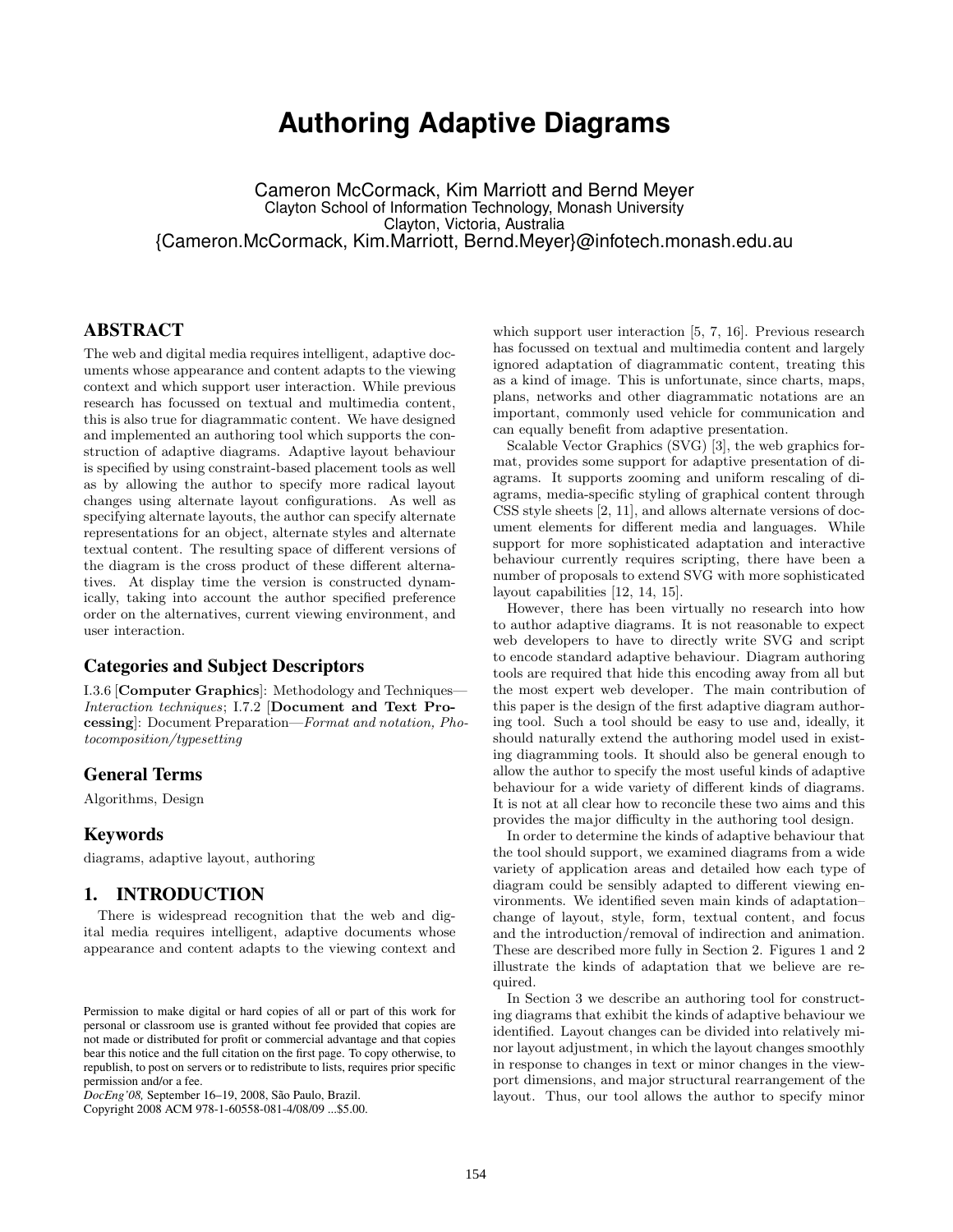layout changes using constraint-based placement tools and also allows the author to specify structurally different layout alternatives called configurations. A similar approach has been previously used for authoring adaptive textual documents [1, 7] and adaptive multimedia documents [8, 9, 17].

One of the main innovations in the design is a consequence of the observation that object representation, style changes and text changes are largely orthogonal to layout changes. Thus, the tool allows the author to specify alternate representations for an object, alternate layout configurations, alternate styles and alternate text. The resulting space of different versions is the combination of all these different alternatives. At display time the version is constructed dynamically by solving the associated constraints, taking into account the author specified preference order on the alternatives, the current viewing environment, and previous user interaction.

A key aspect of the tool design is the choice of constraintsolving algorithms. These need to be powerful enough to support the kinds of high-level constraints that naturally arise in diagrams, such as text boxes, alignment and distribution. On the other hand we did not want to require the browser to provide sophisticated constraint solving abilities, rather we wanted to be able to compile the diagram and its adaptive behaviour into a currently supported graphics standard, namely a combination of SVG and script. This contrasts with previous constraint-based adaptive document authoring tools which have required the same constraint solving capabilities in the browser and in the authoring tool. To allow this have chosen to use multi-way propagation based constraint solving methods, originally developed for interactive graphical applications in the authoring tool since they can be readily compiled into one-way constraints, which in turn are readily implemented in script. This is possible because in the final document there are typically only a few, pre-determined ways of interacting with it and so the flow of information is fixed.

While the authoring tool is still a prototype, we believe it demonstrates that it is possible to build a diagram authoring tool that is reasonably easy to use yet allows specification of powerful adaptive behaviour. Furthermore, the resulting diagrams and adaptive behaviour can be readily compiled into SVG with scripting. The three main contributions of the current paper are: (1) a systematic identification of the reasons for adapting a diagram and the different kinds of adaptation; (2) a description of a model for authoring adaptive diagrams that naturally extends the authoring model of current diagramming tools while allowing specification of powerful adaptive behaviour; and (3) investigation of the constraint-solving capabilities required by both the browser and authoring tool.

#### 2. KINDS OF DIAGRAM ADAPTATION

A necessary first step in designing our tool for authoring adaptive diagrams was to identify the kinds of adaptive behaviour that diagrams can usefully exhibit. We examined nearly 200 diagrams from a wide range of application areas and from a variety of academic journals, newspapers, text books and the web. The examples were chosen to cover the most common types of diagrams (such as charts, trees and networks, flow diagrams, maps and processes). For each example we thought about how the presentation of the diagram could be adapted and the reasons for doing so.

|                      | Layout | Style | Focus | Form | Indirection | Text | Animation |
|----------------------|--------|-------|-------|------|-------------|------|-----------|
| <b>Display</b>       |        |       |       |      |             |      |           |
| Medium               |        |       |       |      |             |      |           |
| Accessibility        |        |       |       |      |             |      |           |
| Internationalisation |        |       |       |      |             |      |           |
| Variable content     |        |       |       |      |             |      |           |

Table 1: The main kinds of adaptation in diagrams and the primary reasons for using them

Our study found five main reasons for modifying or adapting the presentation of a diagram. Since these are similar to those for adapting the presentation of other sorts of content [10], we do not go into details. They are:

- Display size and resolution: The dimension and resolution of presentation spaces varies, requiring the layout to be modified to make best use of the available space.
- Medium capabilities: A diagram should adapt to the presentation medium and viewing device capabilities.
- User accessibility and preferences: The diagram may need to be modified in order to make its content more accessible to particular users or to cater for their style preferences.
- Internationalization: Another example of responding to user requirements is adapting to different languages and cultural conventions.
- Variable content: Some adaptation may be required if (parts of) the diagram are only generated at display time. Other, less important reasons for adaption we identified were contextual information about other elements on the page the diagram is displayed with, information about the user history or interests, and the need to cater for low bandwidth.

We identified seven distinct kinds of adaptation which can be usefully applied to real-world diagrams. Table 1 summarises the main uses of these different kinds of adaptation with respect to the reasons identified above.

- Layout: Layout involves changing, repositioning and resizing diagram elements. The obvious application is to adapt the layout to the available viewing space by, for instance, collapsing whitespace, scaling the diagram, or changing its orientation. Changes in text may also lead to layout changes and adaptation to a language with a different reading order may lead to significant layout changes.
- Style: Style captures the non-geometric aspects of the diagram elements, such as colour or choice of font. Style change is required to cater for user accessibility and preferences and to device capabilities. For instance, it is required when adapting a diagram utilising colour to one that is suited to monochrome printing or presentation to colour-blind users. Style change is also important to ensure that the choice of colours and symbols takes account of cultural associations. It can also be used to adapt to the style of the surrounding context.
- Focus: Focussing is used to emphasise more important parts of a diagram and to reduce (or hide completely) peripheral information. Example of focussing techniques are user controlled zooming, fish-eye lens and semantic zooming in which the user controls the level of detail shown in the diagram. Focussing supports adaptation to the view-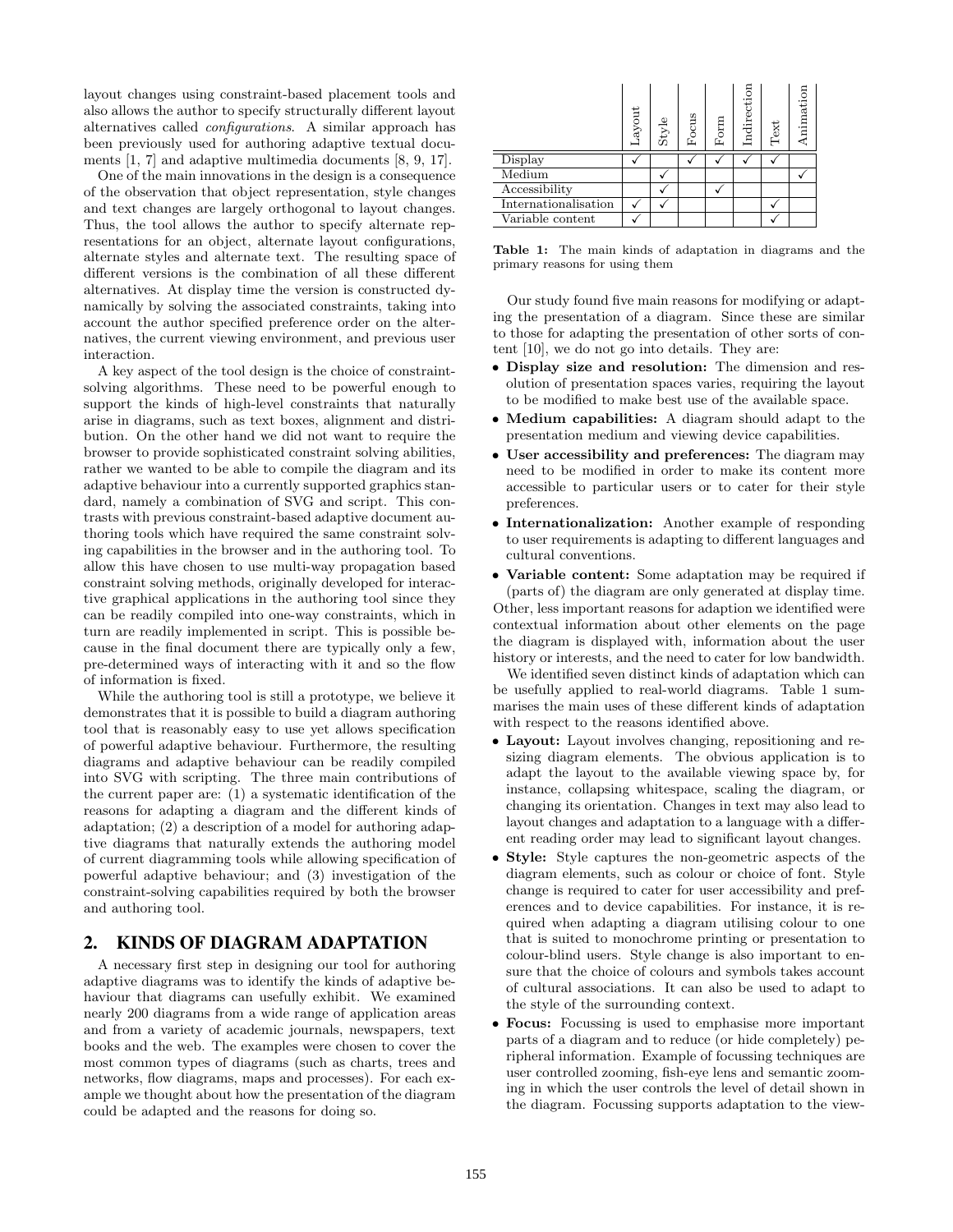ing space size, to user interests and can be used to reduce the size of a diagram for faster downloading. Diagrams that have repeated items in them often use some syntax, such as an ellipsis, to show that some of the items have been omitted (where the number of items omitted might depend on the amount of space available).

- Form: A more extreme kind of adaptation is to change the way in which the information is represented by the diagram. For instance, hierarchical data can be shown using layered trees or using tree maps. Another example is to change a diagram to a completely textual description of the communicated information. Changes in form can be used to reduce the spatial extent of the diagram, improve accessibility to blind users, and to reduce bandwidth requirements.
- Indirection: Indirection refers to graphics conventions that provide information about graphic elements in another part of the diagram and use some sort of correspondence to relate that information back to the appropriate graphic elements. Introducing indirection can reduce the size of a diagram. One example is a legend; rather than have labels next to all elements of a diagram, the elements can be coloured and these colours associated with the labels in the legend. This way, duplicate text strings are eliminated, freeing up space in the diagram. Another example of indirection is moving text labels into a key, away from the elements that they label, and replacing them with numbers that are an index into the key. This is useful, for instance, when preparing a tactile version of a diagram since Braille labels are usually much larger than the non-Braille labels and so may not fit into the diagram.
- Text: Clearly internationalisation may require the textual content of a diagram to be adapted. Alternate, equivalent text that is shorter than the original text can be used to conserve space, also.
- Animation: Animation can be introduced or removed from a diagram to adapt to the capabilities of the display device. If a diagram is conveying change, for example, the changes might be visualised using animation. For a printed paper version of the diagram, however, the change could be represented by rendering snapshots of the diagram at various points in the animation.

We also need to consider user interaction. This has two broad roles. One is control of the the adaptation of the diagram. For example, to control the center of focus or level of detail, the font size or the size of the viewport. The other role is exploration of the diagram in order to better understand the information behind the diagram. For example, by highlighting relations (e.g. highlighting the corresponding entry in the legend when moving the mouse over a data point in a chart). Such exploration can be information mutating, such as changing the inputs to a diagram that demonstrates a process or computation.

As an example of an adaptive diagram, consider Figure 1, which is a labelled illustration of the structure of the Earth.<sup>1</sup> The first version of the diagram shows a cutaway of the earth with three text boxes labelling parts of the cutaway. Horizontally, the canvas is divided into two columns with a 65%/35% split. The text boxes are distributed vertically along the right side of the canvas, and are sized to be just tall enough to contain their text for their given widths. The second version of the diagram shows how the text box positions adapt to the available vertical space: when there is insufficient space to position the text boxes without overlap, they are instead flowed vertically from the top of the canvas, the bottom of one box aligning with the top of the next. In addition, the diagram has adapted to the viewer clicking on the second label, thereby collapsing it. Finally, the third version of the diagram shows adaptation due to an even smaller canvas size, this time introducing indirection for the labelling, allowing the viewer to point at hotspots on the diagram to reveal the text. It has also adapted the style to a viewing device that does not support colour, such as an e-book reader.

Figure 2 gives another example. This diagram shows the steps involved in cell division. It has three layouts: a horizontal layout, a vertical layout and an interactive version. All layouts adapt to small changes in the available space by resizing the arrow lengths and also re-wrapping the text labels so that they fit between the cells (or in the case of the interactive version, between the arrows and the canvas boundary). If the horizontal layout is displayed, and the available rendering space on an interactive device shrinks such that there is insufficient space for the text to fit between the cells, the vertical layout will be switched to. Finally, if there is insufficient space for either of these, the interactive version will be shown. In this version, the viewer can click the blue buttons to navigate (change the focus) between the steps. Note also that the interactive version shows the diagram adapted to the preferred language of the viewer.

#### 3. AUTHORING ADAPTIVE DIAGRAMS

While the kinds of adaptive behaviour identified above can be obtained by hand-coding scripted SVG, it is not reasonable to expect web developers to have to do this. Therefore, diagram authoring tools that allow the interactive specification of adaptive behaviour are required, so that authors need not delve into such low-level implementation.

There are a number of conflicting design requirements on any such tool. First, the tool should not be too difficult to learn to use. Second, the adaptive behaviour of a diagram must be understandable and predictable by the author so that diagrams can be authored with a clear idea of how they will respond in different viewing environments. Third, specifying adaptive behaviour should not be too burdensome, or else authors will not do so. Fourth, the resulting adaptive diagrams should be able to be compiled into a reasonably compact representation supported by current standards such as SVG with scripting. And fifth, it should be general enough to support the seven kinds of useful adaptive behaviour identified above for a wide variety of diagrams.

However, building an authoring tool that supports all kinds of diagrams seemed overly ambitious. We decided that we would target diagrams whose layout is "grid-like" in the sense that the objects in the diagram are placed with respect to horizontal and vertical grid-lines. This encompasses a wide variety of diagrams, including the examples in Figures 1 and 2. However, it does not include, say radial layout of trees or organic style layout of networks. We also decided to focus primarily on the first four reasons for adaptation and consider only a limited kind of variable con-

<sup>&</sup>lt;sup>1</sup>The examples in this paper use colour to demonstrate adaptation to the capabilities of the output medium and thus may be better viewed via the online proceedings.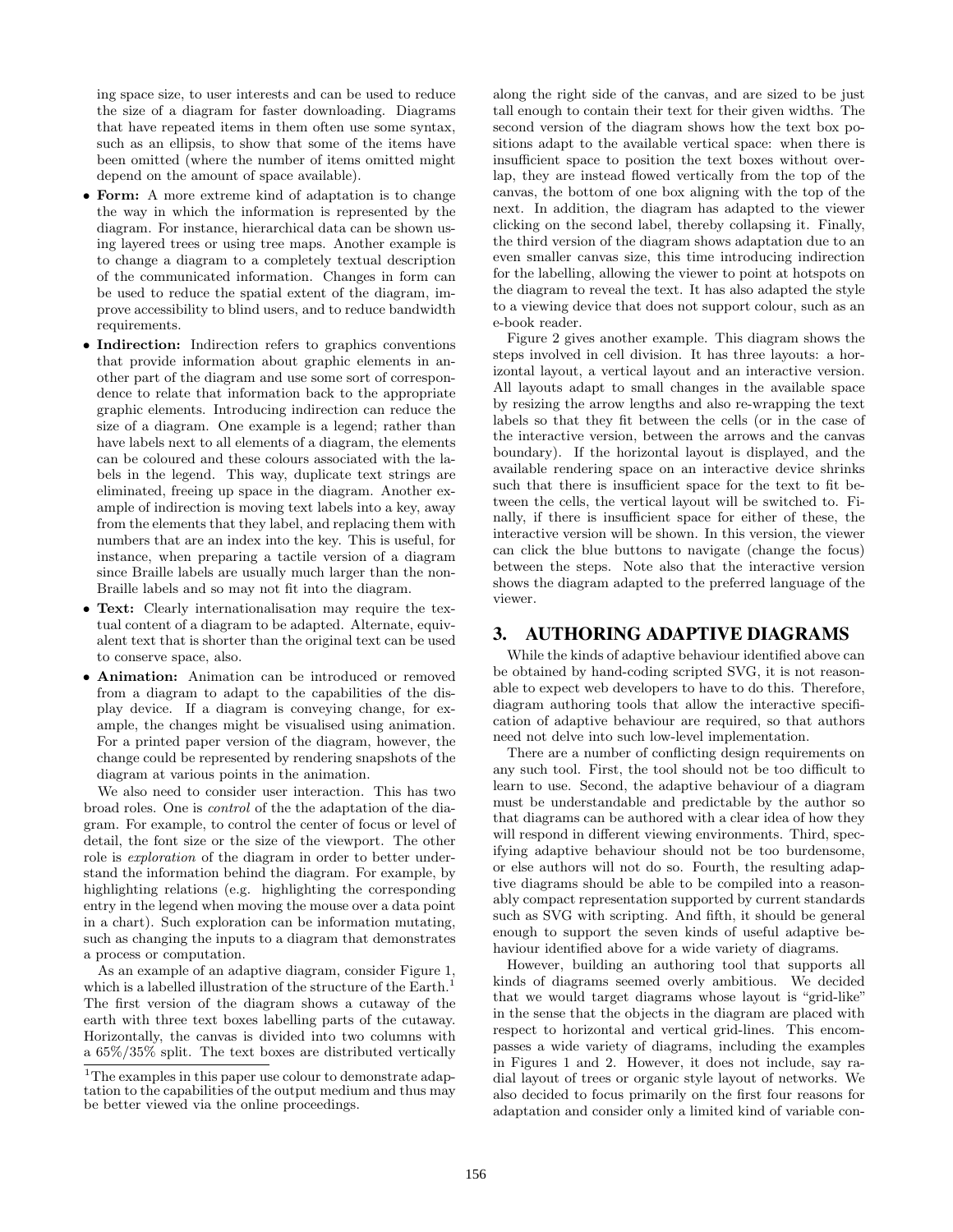

Figure 1: Three different versions of an adaptive diagram showing the structure of the earth.



Figure 2: An adaptive diagram showing the steps involved in cell division.

tent in which a graphic element such as text can be determined at display-time. In terms of devices, we wanted to allow adaptation to at least a standard computer monitor, a mobile device with a relatively small screen, e-paper with a monochrome display (with very slow page refresh) and print. We wanted to cater for a variety of different languages and users with poor or no vision.

#### 3.1 Constraint solving

Minor layout adjustment, in which the layout changes smoothly in response to changes in text or minor changes in the viewport dimensions, is handled in our tool by geometric constraint solving. Previously geometric constraint solving has been widely used to provide adaptive layout [1, 6, 8, 9, 17] and this is its primary role in our tool. The use of geometric constraint-solving is not unusual in diagram editors. However, previously this has been to facilitate subsequent editing rather than to specify how the layout should adapt. For example, the graphic editors Microsoft Visio<sup>2</sup> and ConceptDraw<sup>3</sup> provide persistent alignment and distribution placement tools. While important, this is a secondary role of constraint solving in our authoring tool.

However, there a variety of different constraint-solving technologies have been developed for graphical applications. We considered three approaches: one-way and linear arithmetic constraints which have been previously used to provide adaptive layout, and multi-way propagation-based constraints which have been used in graphical and GUI applications. We required a technique that was powerful enough to support the kinds of high-level constraints that naturally arise in diagrams, such as text boxes, alignment and distribution and we also wanted a technique that allowed the diagram's adaptive behaviour to be compiled into reasonably compact script.

One-way (or data-flow) constraints are the simplest, most widely used kind of constraint [19]. A one-way constraint is exactly like a formula in a spreadsheet cell. It has the form  $x = f_x(y_1, ..., y_n)$  where the formula  $f_x$  details how to

 $^{2}$ http://office.microsoft.com/visio

 $^3$ http://www.conceptdraw.com/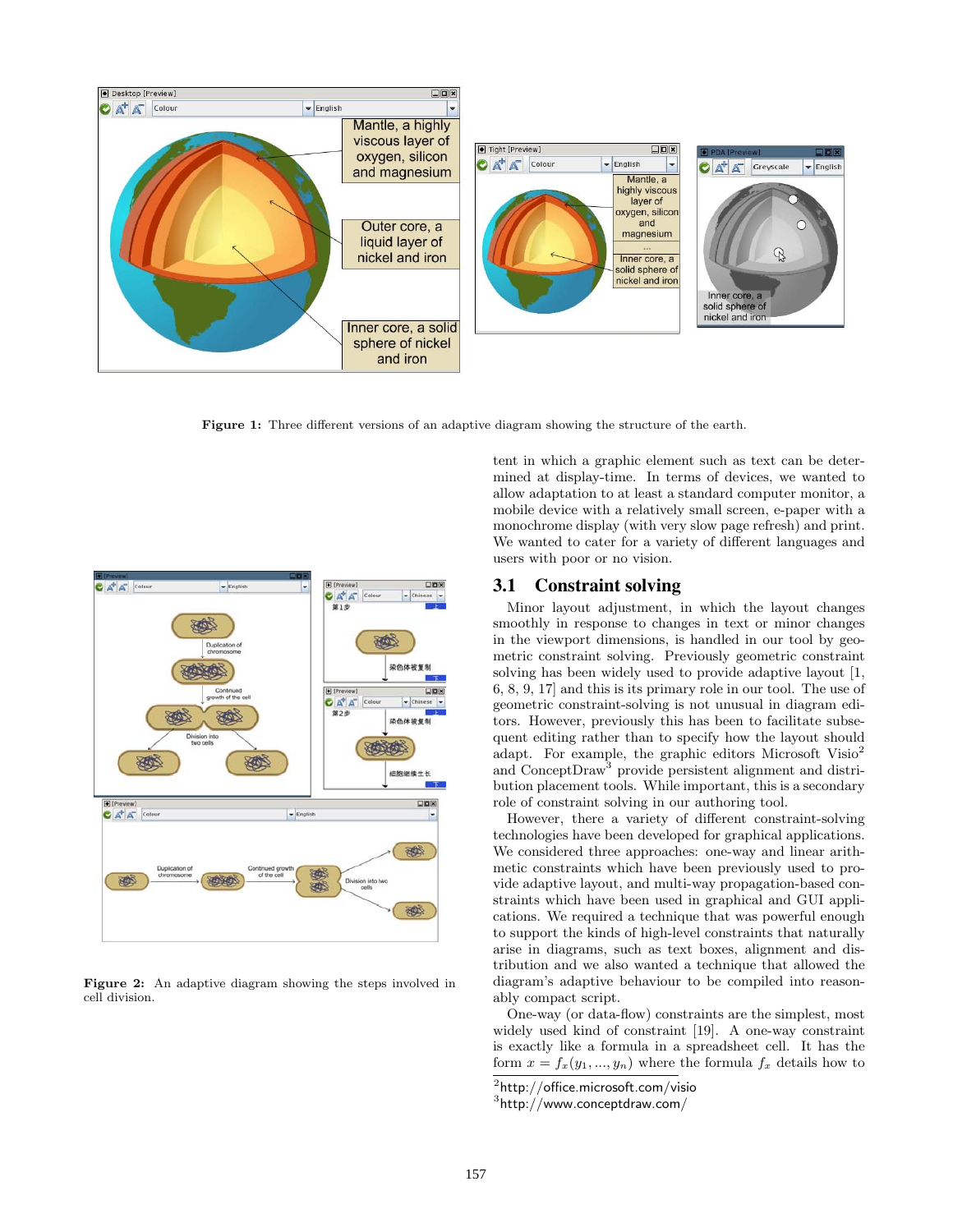compute the value of variable x from the variables  $y_1, ..., y_n$ . Whenever the value of any of the  $y_i$  variables changes, the value of  $x$  is recomputed, ensuring that the constraint remains satisfied. One-way constraints are versatile, simple to implement and can be solved extremely efficiently. They form the basis for constraint solving in Visio and Concept-Draw and for adaptive layout in many systems.

At first glance, one-way constraints seem ideal for our application since they support standard graphical constraints and they can be readily compiled into script. However, they have a significant limitation: constraint solving is directional and cyclic dependencies are not allowed, i.e., an attribute cannot be defined in terms of itself. For instance, consider the vertical alignment of three boxes  $A, B$  and  $C$ . This is naturally modelled by the one-way constraints

$$
A.x \leftarrow L.x, \qquad B.x \leftarrow L.x, \qquad C.x \leftarrow L.x
$$

where  $L$  is an "alignment guideline." When the author moves box B during editing the other boxes and alignment line will not follow it since the constraints only compute values for  $A.x, B.x$  and  $C.x$ , and only as a result of changes to the value of  $L.x$ . A change to  $B$  effectively overwrites the formula that caused its position to depend on L.

If one-way constraints are used to specify how the layout should adapt, then the direction of constraint-solving is fixed by the application with viewport size and text box sizes driving the rest of the layout. However, this directionality may not be that expected by the author when editing the diagram. In addition user-studies have shown that users expect alignment and distribution constraints to behave symmetrically [20]. For instance, in the above example if box B is moved they will expect the other boxes and the alignment line to follow B.

We next investigated the use of linear-arithemetic constraint solving techniques [13]. These have also been used for adaptive layout. They are not directional and are, in essence, based on variable elimination techniques. Thus in the alignment example, changing the position of A, B, C or L will appropriately update the position of the other objects in the alignment. However, linear-arithmetic constraints are quite restricted and are not powerful enough to directly encode constraints like a text box should be large enough to contain its textual content. Furthermore, it is not that easy to compile linear arithmetic constraints into script if inequalities are allowed. We also experimented with a combination of one-way and linear-arithmetic constraints, but we found that certain combinations of layout and object size constraints that we wanted to support still resulted in cyclic dependencies.

Finally we considered the use of multi-way propagation based constraint solving methods [4, 18] in the authoring tool. Like linear-arithmetic constraints, multi-way constraints allow constraints to behave multi-directionally. All variables can potentially be output variables, so long as their value can be calculated from the values of the other variables. A multi-way constraint is specified by a set of one-way constraints which detail how the constraint can be solved for different choices of input variable. Thus in our example the alignment constraint would be specified by:

$$
A.x \leftarrow L.x, \quad B.x \leftarrow L.x, \quad C.x \leftarrow L.x \quad \&
$$
  
\n
$$
L.x \leftarrow A.x, \quad B.x \leftarrow A.x, \quad C.x \leftarrow A.x \quad \&
$$
  
\n
$$
L.x \leftarrow B.x, \quad A.x \leftarrow B.x, \quad C.x \leftarrow B.x \quad \&
$$
  
\n
$$
L.x \leftarrow C.x, \quad A.x \leftarrow C.x, \quad B.x \leftarrow C.x
$$

Based on the values that are known the constraint solver efficiently constructs a "plan" to solve the other variables. The plan is simply a system of one-way constraints. Thus, changing the position of  $A, B, C$  or  $L$  will appropriately update the position of the other objects in the alignment.

We chose to use multi-way constraints because they support the standard graphical constraints and because, at least in theory, it is straightforward to compile them into script. The idea is that we generate a plan of how to adapt the layout given the viewport dimensions, text sizes and changes to interaction as input variables. Since this plan is a system of one-way constraints it is readily compiled into script.

#### 3.2 The Authoring Tool

In order to make the tool easy to learn to use, we decided that it should, as far as possible, extend the construction model underlying commonly used diagramming tools such as Microsoft Visio or OmniGraffle<sup>4</sup>. The obvious minimal extension to this construction model is for the author to explicitly construct a number of alternate versions of a diagram, with a separate version for each possible adaptive layout. The appropriate version would then be chosen based on the viewing environment and previous user interaction. This, however, is not very practical since there may be an extremely large number of these alternate versions.<sup>5</sup>

Thus, we felt that the tool's design must not require the author to explicitly construct all alternate versions but rather allow them to be constructed automatically whenever possible and only when needed. A key observation underlying this automatic construction is that style, text, object representation and overall layout are largely orthogonal. For instance, essentially the same changes are required to modify a narrow and wide version of a diagram from English text to French text or from colour to monochrome. Thus, in our tool the author can specify alternate layouts, alternate representations for diagram components, alternate styles and alternate text. The resulting space of different versions is defined implicitly to be the cross product of these different alternatives.

Layout configurations: To specify structurally different layouts the author must explicitly create a separate alternate layout, called a configuration, for each structurally different layout. Different configurations cater for major changes in the layout such as its orientation, the form of the diagram, the use of indirection in the diagram and how animation is represented. Configurations are the core of the authoring tool and behave similarly to the drawing canvas in a standard graphic editor. However, unlike in a traditional editor where multiple canvases represent different diagrams, multiple configurations are alternate layouts for the same logical diagram.

Another important difference between a configuration in our tool and a drawing canvas in a traditional diagram editor is that a configuration will automatically adjust the layout to cater for different text, style, choice of diagram component representation or viewport dimensions. The author

 $^4$ http://www.omnigroup.com/applications/OmniGraffle/

<sup>&</sup>lt;sup>5</sup>For example, if we have four different devices, two target languages and consider colour-blind users then we have sixteen different versions. If we also consider user-controlled zooming and creating a different version for each possible combination of expanded/collapsed sub-diagrams, then the number of versions grows exponentially.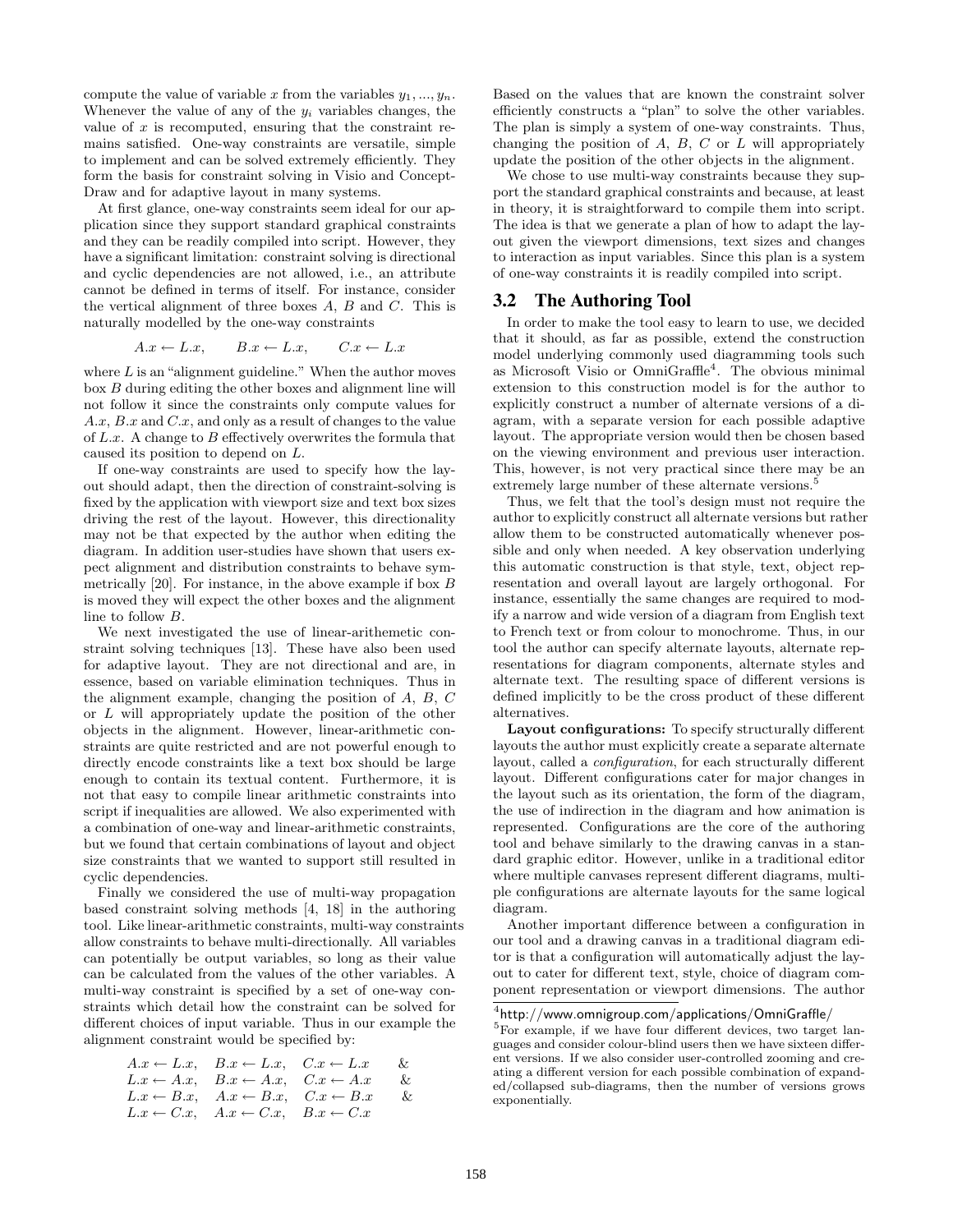specifies how this layout adjustment should occur by using constraint-based placement tools which place persistent layout relationships between the configuration elements. These relationships will be maintained during adaptation and also during subsequent editing until the author removes them.

Since the authoring tool is designed for diagrams utilising grid-based layout, it provides horizontal and vertical alignment and distribution tools. Text boxes that compute either the smallest height required to fit the text given a fixed width, or the minimum width for a fixed height, are also provided. In addition, raster images included in a configuration will maintain their intrinsic aspect ratio if resized in response to layout adaptation.

Text master: As the choice of textual content is usually orthogonal to the layout of a diagram, text is specified separately from the configurations in a text master. For each piece of text in a configuration the author can supply different versions, one for each possible display language. Furthermore, the author can optionally supply for a particular display language alternate versions of the text, typically the full text and an abbreviated version. The system will choose, based on the available space for layout, the best alternate version of text to use for the current display language. This choice is global rather than made individually for each piece of text. Thus, if the abbreviated version is chosen, all text will be abbreviated.

Style master: Since the choice of styling is orthogonal to the layout of a diagram, it is specified separately from the configurations in a style master. The styling system consists of two parts: a set of style classes, each of which is a set of property–value pairs (as in CSS), and a style palette, which is a repository of style values that can be referenced by the style class rules. The entries in the palette can be colours, patterns or even numerical values.

At presentation time, a particular style mode is applicable. This style mode is chosen by the user agent based on the capabilities of the medium and the viewer, and is currently limited to colour, greyscale and monochrome, although this could readily be extended to handle cases such as different kinds of colour blindness or to target a tactile diagram printer. The style palette can be used to specialise styling for particular modes. For example, an entry in the style palette may be set to the colour red for the colour mode, while for greyscale and monochrome the entry can be set to a shade of grey and black, respectively. The authoring tool provides reasonable defaults to map colour values to greyscale and monochrome, which can be overridden by the author if desired.

Objects: Objects, that is graphic elements and associated placement constraints that form a logical diagram component, are often re-used in different configurations. To facilitate re-use, the author can place an object in a object master and use instances of it in different configurations. Changes made to the master object, such as changing a node from being text in a circle to text in a rectangle are automatically propagated to all instances.

Objects can be parametric in the choice of text, facilitating construction of reusable objects that differ only in their text content. The guidelines representing alignment constraints in an object can be attached to other guidelines and objects when an object instance is placed in a configuration. This allows the layout of the object to adjust to its context in quite flexible ways, such as having multiple objects be sized to the same width by being attached to a distribution, or by exporting attachment points which arrows in a configuration can have their endpoints attached to.

Objects are allowed to have alternate representations. A typical use is to provide a compact and expanded representation for the object. Currently, the choice of which representation to use is controlled by explicit user interaction. Also, the tool does not allow nesting of object instances.

Interaction: Viewer-interaction can be used to control diagram adaptation. The author specifies this by using global, numerical state variables whose values are changed by user interaction and whose values affect the choice of configuration, style class, and object representation. Any object in the diagram can be annotated with a list of actions to perform when an event occurs on that object (such as moving the mouse cursor over it, or clicking it). These actions modify the state variables (by setting them to particular values, or the result of evaluating an expression) and in so doing, cause the diagram to adapt.

Each instance of an object master with alternate representations has an alternate selection policy, which is simply an expression over the state variables that, when evaluated, gives the index number of the alternate representation to use. Style class definitions can also be conditional based on state variables, thus allowing diagram styling to react to user interaction. This can be used to, for example, highlight parts of a diagram when clicked or hovered over by the mouse pointer.

**Previewing:** The authoring tool allows the author to specify multiple preview windows, which show how the diagram will appear in different viewing environments. As the diagram is edited, the preview windows automatically update their view of the diagram. Each preview window has its own viewing environment explicitly set by the author and has its own history of user-interaction. These viewing environments can be named, saved and shared between different authoring sessions. The tool provides a number of default preview windows corresponding to standard viewing environments: standard computer monitor, mobile device, e-paper and a monochrome printing device.

An example editing session is shown in Figure 3. Here, three of the master objects and the three configurations that make up the example from Figure 1 are shown.

#### 3.3 Choosing the version

When the diagram is to be displayed the system must choose which combination of configuration, object alternates, text and style is used to create the version. We distinguish between environment driven choices for which the viewing environment specifies a unique choice, such as the display language; *interaction driven* choices for which the choice is also unique but which is the result of user interaction, such as whether an object is expanded or collapsed; and search driven choices, such as which configuration to use and which level of text abbreviation, for which the system must try different possibilities in order to determine the best choice.

One of the most difficult decisions in the authoring tool design was determining how to allow the author to specify the preference order on versions. One approach would have been to require the author to give an explicit objective function measuring "goodness" and for the system to choose the layout maximizing this function. Although very general, we felt this would be difficult for the author. The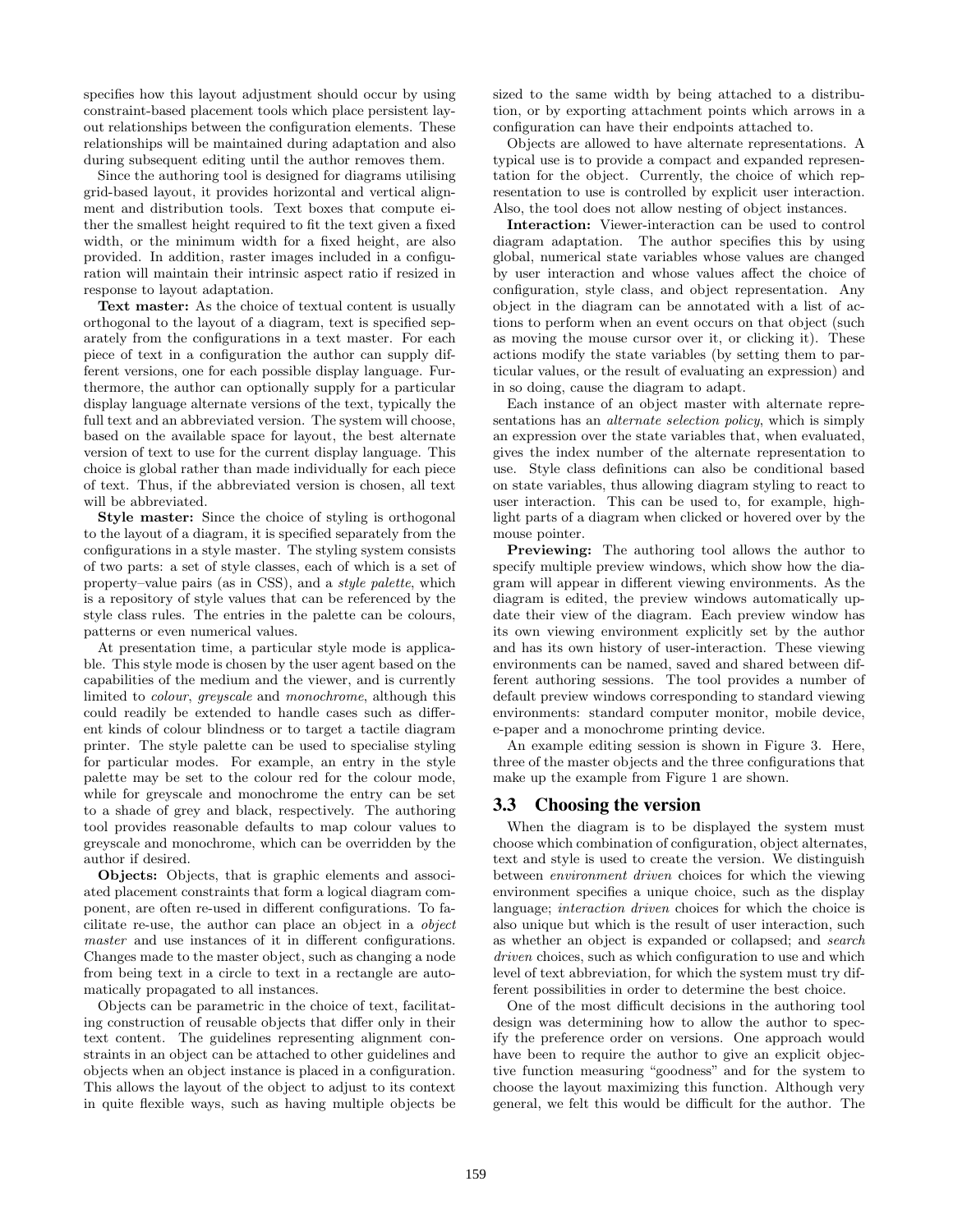

Figure 3: An editing session for the example in Figure 1, showing three master objects (Earth, Label and Arrow Label) and three configurations (Main, Tight and Small).

other approach is for the author to provide a preference ordering on the different possible versions. We chose to take this approach.

The configurations have an explicit ordering from most preferred to least preferred. The author controls this by rearranging the configurations in an ordered list. Each configuration has a set of text content and styles for which it is compatible. By default a configuration is compatible with all text content and styles but the author can restrict the choice. This means that the author can create configurations that are language- or style mode-specific.

The placement tools implicitly add compatibility restrictions on the configuration. In distribution constraints, the alignment lines in the distribution cannot change their order, and graphical objects attached to a guideline must all be positioned accordingly. The author can add additional tests to the configuration to check that the layout is reasonable. There is a test for a minimum horizontal or vertical separation which allows the author to ensure that two objects do not overlap. Tests are passive: the layout is computed and then the test is evaluated.

The diagram version is chosen dynamically. The system examines those versions that are compatible with the environment and interaction driven choices. There is a total ordering on these versions from most preferred to least preferred. The primary ordering is given by the preference ordering on the configurations, with a secondary ordering given by the ordering on the alternate choices of text for the display language. The versions are created and examined in descending order of preference. The first version created

that is valid, i.e. for which the layout constraints and layout tests are satisfied, is chosen.

One issue is what to do in the case that user interaction changes the object representation. This may mean that a more preferred version that was previously invalid becomes valid because of this new choice of representation. One approach would be to change versions. We felt that this might be disturbing to the user, and also has a high overhead since it means that the choice of diagram version has to be reconsidered after virtually all user interaction. Instead we have chosen to keep the current version until it becomes invalid. However, changes to the viewport dimensions or text size will lead to a total re-computation of the preferred version.

## 3.4 Compiling to SVG

One of the goals of our authoring tool was that diagrams constructed with it should be able to be compiled into a widely-used interactive graphics format. This naturally led us to target scripted SVG. In order to demonstrate the feasibility of compiling an adaptive diagram to SVG, we took the example from Figure 3 and compiled it by hand, making sure that the structure of the resulting code mirrored our adaptive diagram model.<sup>6</sup> The compilation was purely mechanical; no special optimisations were used in the handcompiled version.

As discussed previously, a fundamental observation is that while multi-way constraints are used during editing, at pre-

 $^6\mathrm{The}$  complete compiled example can be found at http://mcc.id.au/2008/05/earth.svg.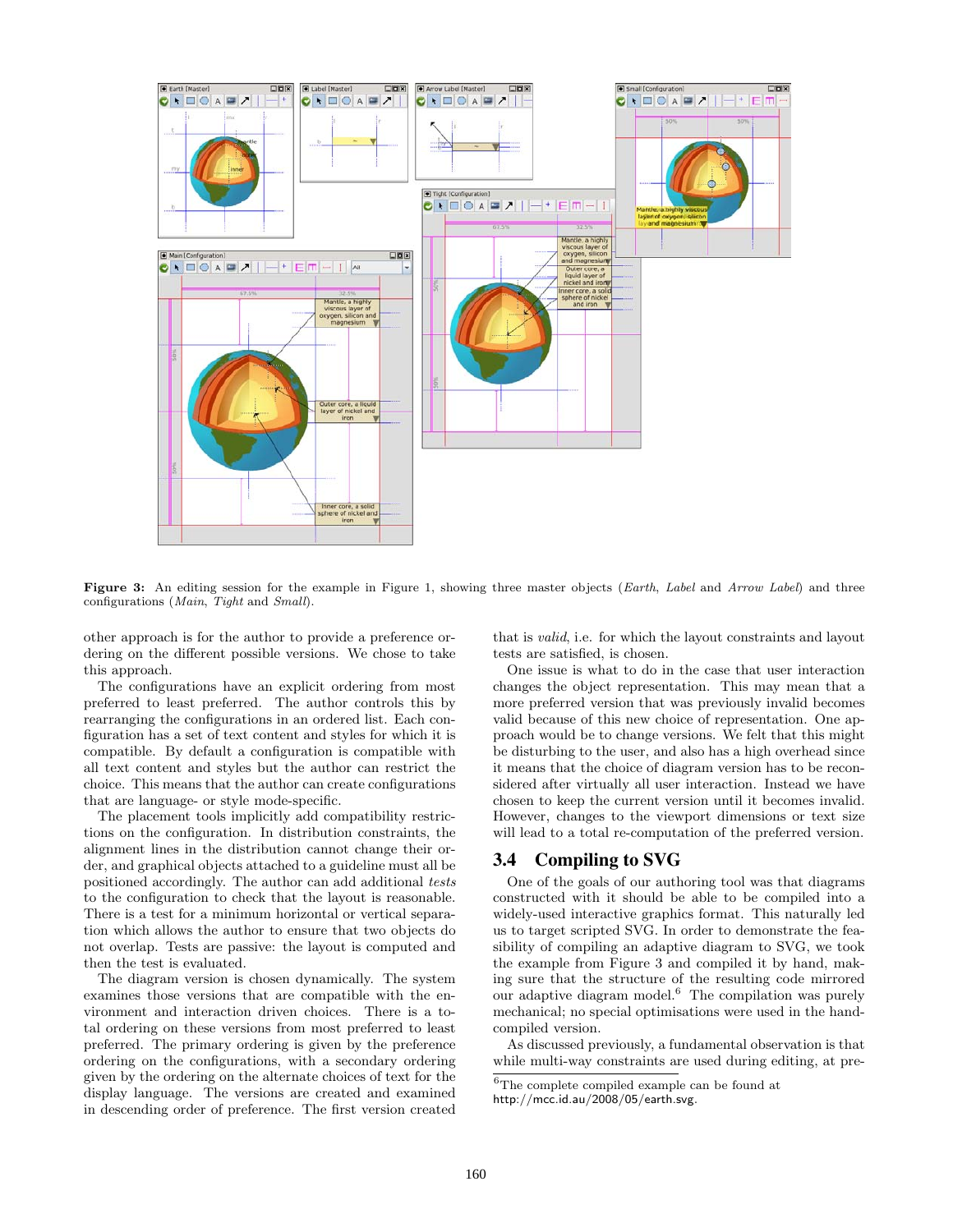```
function resize() {
       The canvas has been resized, so perform a full layout on
    // each configuration to see which is satisfiable.
    for (var i = 1; i \le 3; i + 1) {
        if (layoutConfig(i)) {
            switchConfig(i);
            break;
        }
    }
```
}

```
function switchInstance(instance, master) {
    if (instance == Config2Label1) {
        // (...get image position...)
        satisfiable = layoutConfig2Label1Onwards
          (imageWidth, imageTop, imageHeight);
    } else if (instance == Config2Label2) {
        // (...get image and label 1 position...)
        satisfiable = layoutConfig2Label2Onwards
         (imageWidth, imageTop, imageHeight, label1Bottom);
     else if ...
    // (...if not satisfied, check other configurations...)
}
function layoutConfig2() {
    // (...position the \langleimage> element...)
    \mathbf{if} (imageTop < 0 || imageHeight > canvasHeight) {
       return false;
    }
    return layoutConfig2Label1Onwards
                (imageWidth, imageTop, imageHeight);
}
function layoutConfig2Label1Onwards(...) {
    // (...position the top-most text label instance
```

```
\sqrt{a} and determine its satisfiability...)
    return label1Satisfiable &&
        layoutConfig2Label2Onwards
          (imageWidth, imageTop, imageHeight, label1Bottom);
}
```
Figure 4: Layout functions from the compiled version of the earth structure adaptive diagram.

sentation time the number of variables whose values can change due to user interaction is limited. Consequently, script to implement relayout can be split into a number of functions, where each function corresponds to executing the constraint plan for a given set of input variables. For example, consider a guideline with three rectangles attached to it. Three constraints exist, equating each rectangle's  $left$ variable with the guideline variable  $G$ , as illustrated by Figure  $5(a)$ , and there are four possible plans to solve the system of constraints. Once one variable is chosen to be an input variable, however, there exists only a single plan. Figure  $5(b)$  shows the constraint graph after  $R2.left$  is chosen to be the input variable, for example because its position is determined by the canvas width when the canvas is resized.



Figure 5: Choosing a constraint plan when compiling: (a) multiway constraints at design time, and (b) a plan to solve the constraint system when  $R2.left$  is the input variable.

```
function set(varname, val) {
    stateVariables[varname] = val;
    if (varname == 'showMantle' && currentConfig == 3)
        switchInstance
            (Config3Label1, val ? Label : EmptyLabel);
    else ...
}
\langle g \rangle id='Configuration3'>
    <ellipse class='hotspot' rx='8' ry='8'
        onmouseover='set("showMantle", 1)'
        onmouseout='set("showMantle", 0)'/>
    ...
</g>
```
Figure 6: Interaction function from the earth structure diagram, and part of the graphical content comprising the third configuration.

Figure 4 is a heavily condensed version of some layout functions from the compiled example. In the second configuration of the diagram, there are four things that can change, and must then cause relayout (and a possible switch of configuration): canvas size, and the selected alternative for each of the three text label instances. Since the position of the third text label instance depends on the position of the second text label instance (and the second depends on the first), functions exist to lay out the configuration starting with one of the text labels. For example,  $layoutCon$ fig2Label1Onwards positions the first text label and then goes on to call layoutConfig2Label2Onwards to handle the remaining text labels. Each of these functions returns a boolean to indicate whether the layout was satisfiable, which is ultimately checked in the top level layout functions (resize and *switchInstance*) to see if the next configuration should be tried.

Since SVG lacks a suitable templating mechanism, instances of master objects are implemented by having the graphical content of each master object stored in the definitions section (the  $\langle$  defs  $\rangle$  element), and using script to clone these sub-trees when instantiating them. SVG also does not have native support for text boxes whose width is determined by their height, so code to perform this text wrapping must also be included in the compiled diagram.

Other aspects of the diagram adaptation map more naturally to elements of the SVG document: the style class system (including the palette and style modes) correspond to a block of CSS that utilises Media Queries<sup>7</sup> [11]; interaction maps to standard SVG event handlers that manipulate script variables and then switch instance alternatives as appropriate, as shown in Figure 6; and the strings in the text master correspond to  $\langle \texttt{text}\rangle$  elements in the document which are re-used when a given text string is referenced in the diagram.

# 4. DISCUSSION

We have completed a prototype implementation of the authoring tool. It is written in a combination of Java and ECMAScript, and comprises approximately 17,000 lines of code. We have used it to construct a number of adaptive diagrams, including the examples shown in this paper. In this section we present an analysis of its design with respect to our five original design requirements and suggest various possible extensions and improvements.

 $7$ Note however that media queries would not be able to handle non-colour style modes, such as "tactile."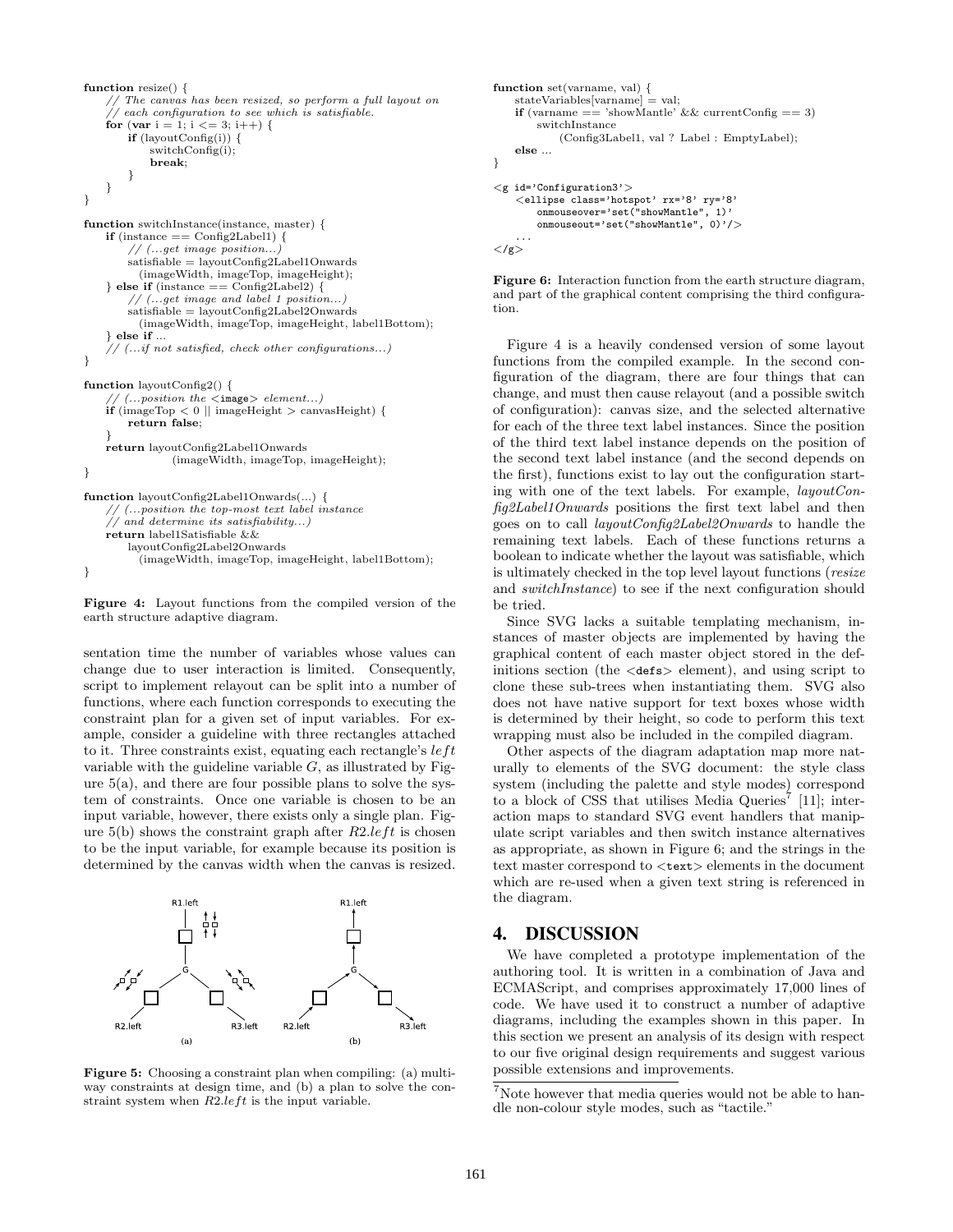Learnability: Our design decision to base authoring model on the diagram construction model provided in existing diagramming tools has worked well. Configurations, placement constraints, object masters, and the styling system extend familiar concepts. Alternate objects, text master and the specification of interaction are more unfamiliar, but we believe reasonably straightforward to understand.

Predictability: The second requirement was that the adaptive behaviour of a diagram should be understandable and predictable. Requiring the author to explicitly construct a new configuration if the layout or form of the diagram differs substantially from the other configurations aids this. Layout adjustment within a single configuration is specified with standard placement tools whose behaviour is quite predictable. Allowing multiple preview windows works well, allowing the author to immediately see the impact of their changes in different viewing environments.

Low level support: Another requirement was that the resulting adaptive diagrams can be compiled into a reasonably compact representation using SVG with scripting. Currently, we have done this by hand for a simple example to verify that it is possible and are now building a compiler based on this translation.

Usability and generality: The final two requirements were that the tool allow the user to readily author a wide variety of adaptive behaviours for the target class of grid-like diagrams. The simplest kind of adaptive behaviour such as adjusting the layout to a different display languages, shrinking whitespace, or adapting to a monochrome viewing device happen essentially automatically so long as the author uses placement tools to place the objects in a configuration. This is a considerable improvement over current diagram authoring tools. Other kinds of adaptive behaviour, such as interactive collapsing and expanding of objects require more effort from the author. However, other diagramming tools do not support this, and at best allow the author add script to the exported SVG post facto.

Limitations: Our experience suggests that the tool design is more than adequate for many examples. However, it does have limitations. One of the main issues is restrictions on what can be placed in the object master which limit re-use of diagram components. Currently objects in the object master cannot contain instances of another object in the object master making it impossible for the author to reuse sub-components of master objects as well as the objects themselves. Furthermore, alternate representations are not allowed in the object master, instead these must be specified again in each configuration. For example, when we attempted to construct an organization chart which allowed the user to collapse and expand sub-trees in the chart, we could only reuse the individual nodes in the chart but not the sub-trees. We plan to remove these restrictions on what can be placed in the object master in the next version of the tool. A related limitation is that currently alternative representations for objects cannot be nested. This also restricts the amount of reuse. However, we believe that such nested alternatives might be difficult for users to understand and construct. Furthermore, they complicate specification of user interaction and choice of versions.

There are a number of other limitations which reflect a lack of implementation rather than being consequences of poor design choices. First, while the tool supports discrete animation (in the form of interaction-controlled alternate

selection) it does not support continuous animation. Also, the tool does not support automatic generation of repeated elements–the author must explicitly construct a new configuration for each number of repeated elements. Third, the authoring tool does not support adaptation to dynamic content. Adding support for dynamic textual content or choice of image would be relatively simple. However, it would be a major extension to add support for dynamic structural layout, as required for instance to display a dynamically generated organization chart or bar chart. And finally the tool does not provide automatic support, such as layout wizards, for constructing standard diagram types such as maps, bar charts or organization charts from external data. At present the construction of a bar chart is very tedious, requiring the user to explicitly construct the axis and bars themselves. We plan to add automatic support for construction of bar charts and organization charts to our tool. This will also generate reasonable default adaptive behaviours.

# 5. CONCLUSION

As far as we are aware, this is the first research into how to design a diagramming authoring tool for authoring diagrams that can adapt to their viewing environment including user requirements. We believe our prototype tool demonstrates that our adaptive diagram model allows the construction of adaptive diagrams whose layout is grid-like, and that the orthogonality of the adaptive behaviour specification (i.e., specifying layout, style, text and interaction independently) reduces the effort required to author a given diagram. We have also demonstrated how an adaptive diagram authored with the tool may be compiled into scripted SVG, so that it can be used in today's web browsers, and we believe that this is also true of all adaptive diagrams expressible with our model.

The tool was designed to cater for diagrams whose layout is grid-like. Supporting diagrams whose layout is not gridlike such as force directed graph layout would require more powerful constraint solving capabilities. This would then make compilation into SVG with script more difficult, unless the script had access to powerful layout engines.

In the future, we plan to extend the authoring tool to provide more flexible layout placement tools (such as distributions that distribute space rather than positions), to allow instantiation of master objects within master objects themselves so that hierarchies of re-use are possible (and to investigate the difficulties with the specification of alternate object representations that results from this), to add a compilation-to-SVG feature to the tool, and to look at providing high-level wizards or editors for specific diagram types such as charts, which would otherwise be tedious to construct with the tool. In addition, we intend to perform user testing on the authoring tool to validate our design decisions and to improve in the interface.

# 6. REFERENCES

[1] A. Borning, R. K.-H. Lin, and K. Marriott. Constraint-based document layout for the web. Multimedia Syst., 8(3):177–189, 2000.